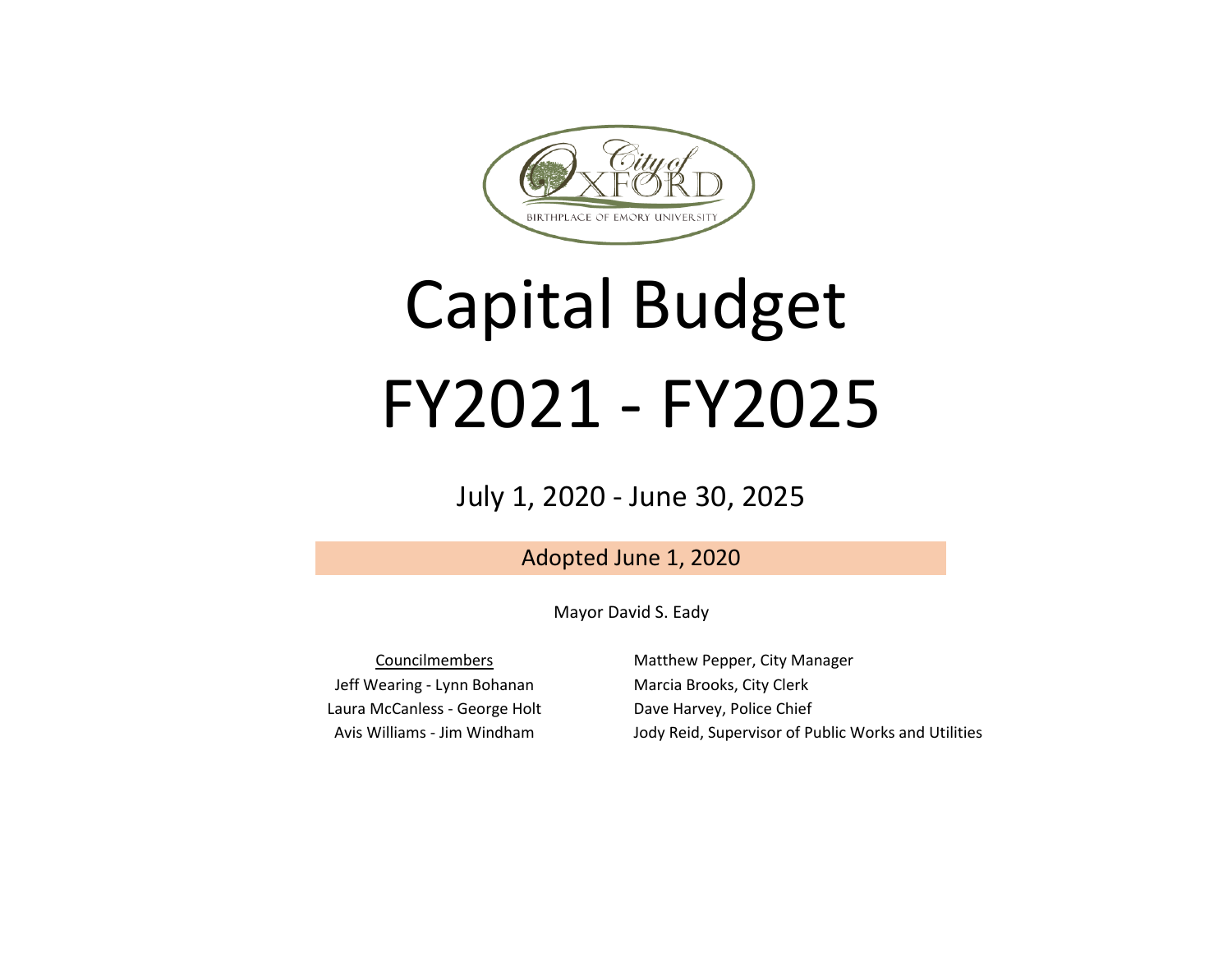### **OXFORD CAPITAL IMPROVEMENT PLAN 2021 - 2025 SCHEDULE Part A Part A**

|   | <b>PROJECT DESCRIPTION</b>                                        | <b>Total Cost</b> | FY2021  | <b>FY2022</b> | <b>FY2023</b> | <b>FY2024</b> | <b>FY2025</b> |          | <b>STWP '13   STWP '18  </b> |
|---|-------------------------------------------------------------------|-------------------|---------|---------------|---------------|---------------|---------------|----------|------------------------------|
|   | General                                                           |                   |         |               |               |               |               |          |                              |
|   | Yarbrough House Renovation                                        | 100,000           | 100,000 | 0             | 0             | 01            | ი             |          | 17                           |
| 2 | City Limit Sign (Granite Stone and Landscape)                     | 60,000            | 60,000  | C             |               |               |               |          | 21                           |
| 3 | <b>Strategic Land Acquisition</b>                                 | 250,000           | 50,000  | 50,000        | 50,000        | 50,000        | 50,000        |          |                              |
| 4 | Dried Indian Creek Greenway / Protective Corridor                 | 250,000           | 50,000  | 50,000        | 50,000        | 50,000        | 50,000        |          |                              |
| 5 | <b>Electric Vehicle Charging Stations</b>                         | 24,000            | 12,000  | 12,000        |               |               |               |          |                              |
|   | 6 City Manager Vehicle                                            | 20,000            | 20,000  | <sup>0</sup>  | U             | ΩI            | 0             |          |                              |
|   | Parks, Landscapes, and Recreation                                 |                   |         |               |               |               |               |          |                              |
|   | 7 Multi-Use Trails                                                | 800,000           | 300,000 | 200,000       | 100,000       | 100,000       | 100,000       | 38,42    | 15                           |
|   | <b>Streets, Sidewalks, and Street Lamps</b>                       |                   |         |               |               |               |               |          |                              |
|   | 8 Storm Drainage Plans & Improvements                             | 100,000           | 20,000  | 20,000        | 20,000        | 20,000        | 20,000        | 35       |                              |
|   | 9 E. Clark Street Improvements                                    | 450,000           | 450,000 |               |               |               |               | 23,25    | 23,26                        |
|   | 10 Whatcoat Street Improvements                                   | 300,000           | 300,000 | C             |               |               |               | 24       | 9                            |
|   | 11 Emory Street Sidewalk (Geiger Street to Moore Street)          | 562,000           | 562,000 | C             |               |               | 01            | 18,20,21 | 5,15                         |
|   | 12 City Sidewalk Improvements (Soule Street to North City Limits) | 800,000           | 800,000 | $\Omega$      |               |               |               |          |                              |
|   | 13 Sidewalk Repairs and Planning                                  | 500,000           | 100,000 | 100,000       | 100,000       | 100,000       | 100,000       | 38,42    |                              |
|   | 14 Pedestrian Crossing at Asbury Street Park                      | 75,000            | 75,000  |               |               |               |               | 38,42    | 15,21                        |
|   | 15 Emory Street/Highway 81 Street Lamps                           | 600,000           | 300,000 | 300,000       |               |               |               |          |                              |
|   | 16 Other Street Lamps                                             | 300,000           | U       | C             | 100,000       | 100,000       | 100,000       |          |                              |
|   | 17 Radar Speed Signs                                              | 10,000            | 10,000  |               |               |               |               |          |                              |
|   | 18 Speed Humps                                                    | 10,000            | 5,000   | 5,000         |               |               |               |          |                              |
|   | 19 Street Repairs and Resurfacing                                 | 625,000           | 125,000 | 150,000       | 100,000       | 150,000       | 100,000       |          |                              |
|   | 20 Streets Equipment - Lawnmower(s)                               | 24,000            | 12,000  | 12,000        |               |               |               |          |                              |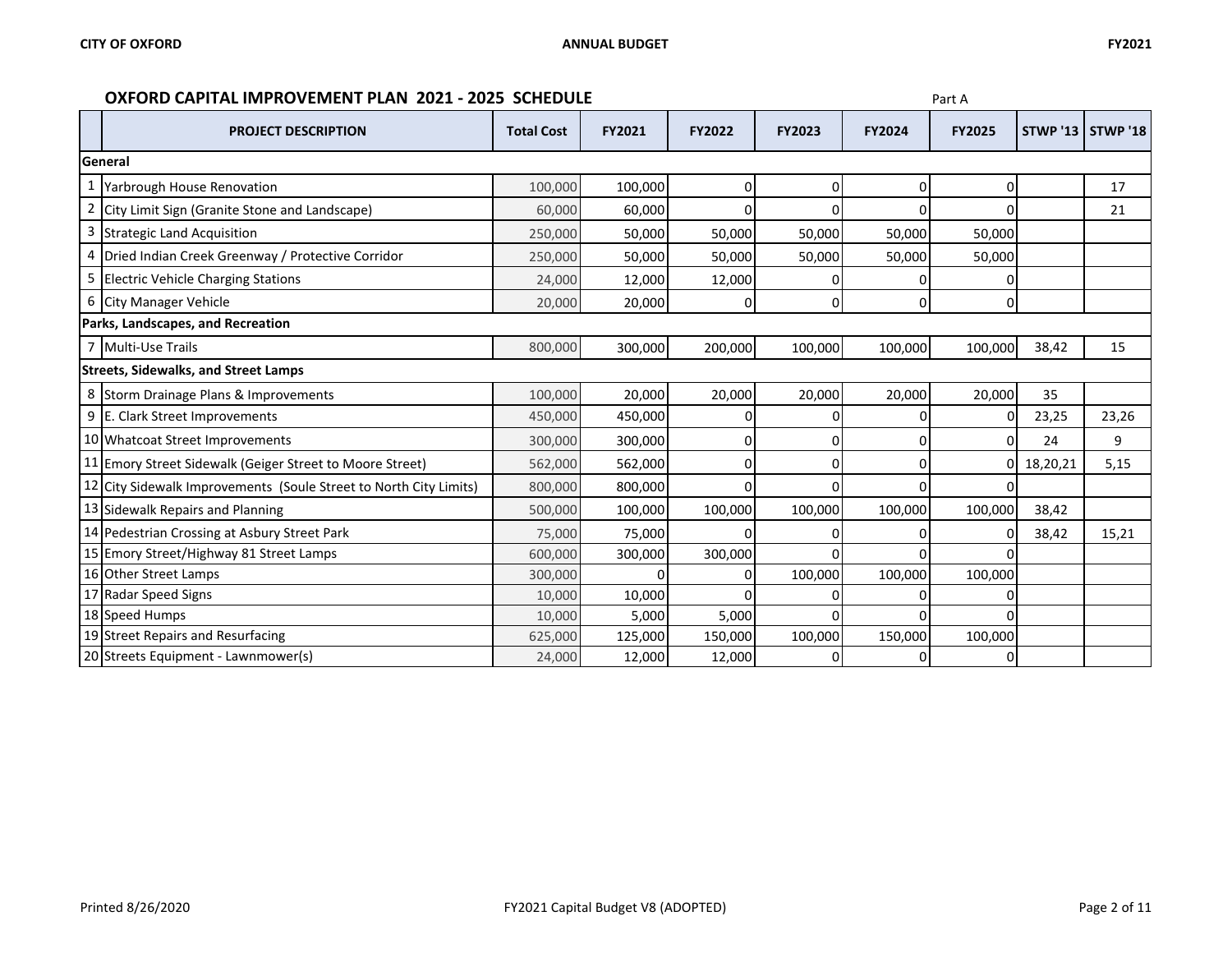### **OXFORD CAPITAL IMPROVEMENT PLAN 2021 - 2025 SCHEDULE Part A Part A**

| <b>PROJECT DESCRIPTION</b>           | <b>Total Cost</b> | FY2021    | FY2022    | FY2023   | <b>FY2024</b> | <b>FY2025</b> |       | <b>STWP '13   STWP '18  </b> |
|--------------------------------------|-------------------|-----------|-----------|----------|---------------|---------------|-------|------------------------------|
| Downtown Development Authority       |                   |           |           |          |               |               |       |                              |
| 21 Downtown Development Authority    | 150,000           | 30,000    | 30,000    | 30,000   | 30,000        | 30,000        | 23,25 | 10,17,23                     |
| 22 DDA - Professional Services       | 200,000           | 200,000   | 0         | n        |               | $\Omega$      | 23,25 | 10,17,23                     |
| <b>Electric Department</b>           |                   |           |           |          |               |               |       |                              |
| 23 Electric System Improvements      | 500,000           | 100,000   | 100,000   | 100,000  | 100,000       | 100,000       |       |                              |
| 24 Public Works Vehicles & Equipment | 233,000           | 0         | 28,000    | 205,000  |               |               |       |                              |
| 25 Smart Meters - Electric           | 300,000           | 0         | 300,000   | 0        | ŋ             | 0             | 15    |                              |
| <b>Water and Sewer Department</b>    |                   |           |           |          |               |               |       |                              |
| 26 Water Line Replacement            |                   |           |           |          |               |               |       |                              |
| Queen Ann, W. Bonnell, Stone Streets | 192,000           | 192,000   | 0         | O        |               |               |       |                              |
| Oxford Rd, Keel Street, Perry Circle | 1,360,000         | 1,360,000 | 0         | ſ        |               |               |       |                              |
| 27 Smart Meters for Water            | 300,000           | 0         | 300,000   | ſ        |               |               | 15    |                              |
| 28 Sewer Camera and Locator          | 15,059            | 15,059    | 0         | $\Omega$ |               |               |       |                              |
| 29 Altitude Valve at Water Tower     | 33,138            | 33,138    | 0         | O        |               |               |       |                              |
| <b>Police Department</b>             |                   |           |           |          |               |               |       |                              |
| 30 Police Vehicles                   | 100,000           | 0         | 50,000    | n        | 50,000        |               |       |                              |
| <b>TOTALS</b>                        | 9,243,197         | 5,281,197 | 1,707,000 | 855,000  | 750,000       | 650,000       |       |                              |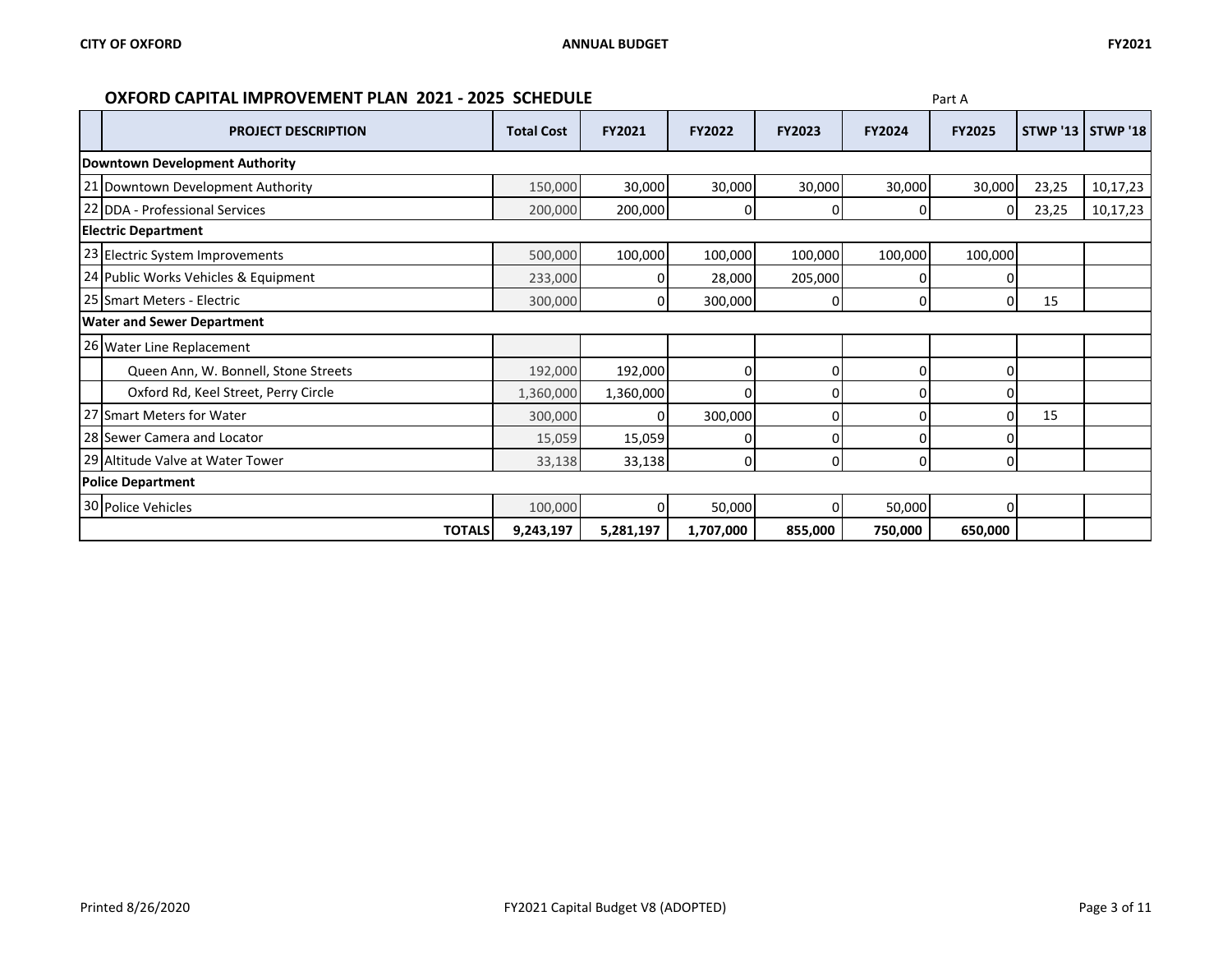#### **CAPITAL BUDGET FISCAL YEAR 2021** Part B

|                | <b>Account Number</b>                       | <b>PROJECT DESCRIPTION</b>                                                    | <b>TOTAL COST</b><br><b>FY2021</b> | <b>CITY FUNDS</b><br><b>FY2021</b> | 2017 SPLOST | <b>LOAN</b>         | <b>OTHER</b> | <b>STWP</b> |
|----------------|---------------------------------------------|-------------------------------------------------------------------------------|------------------------------------|------------------------------------|-------------|---------------------|--------------|-------------|
|                | General                                     |                                                                               |                                    |                                    |             |                     |              |             |
| 1              |                                             | 350.6000.541300.000 Yarbrough House Renovation                                | 100,000                            | 100,000                            | 0           | 0                   | 0            | 17          |
| $\overline{2}$ |                                             | 350.6200.541200.000 City Limit Sign (Granite Stone and Landscape)             | 60,000                             | 60,000                             | 0           | $\Omega$            | ΩI           | 21          |
| 3              |                                             | 350.1500.117100.000 Strategic Land Acquisition                                | 50,000                             | 50,000                             | 0           | $\Omega$            | $\Omega$     |             |
| $\overline{a}$ |                                             | 350.1500.117100.001 Dried Indian Creek Greenway / Protective Corridor         | 50,000                             |                                    | 0           | 0                   | $50,000$ a   |             |
| 5              |                                             | 350.4600.541400.510 Electric Vehicle Charging Stations                        | 12,000                             | 12,000                             | 0           | 0                   | $\Omega$     |             |
| 6              |                                             | 350.1500.542200.000 City Manager Vehicle                                      | 20,000                             | 20,000                             | 0           | $\Omega$            | ΩI           |             |
|                | Parks, Landscapes, and Recreation           |                                                                               |                                    |                                    |             |                     |              |             |
|                | 350.6200.541200.001 Multi-Use Trails        |                                                                               | 300,000                            | 300,000                            | 0           | $\mathsf{O}\xspace$ | 0            |             |
|                | <b>Streets, Sidewalks, and Street Lamps</b> |                                                                               |                                    |                                    |             |                     |              |             |
| 8              |                                             | 350.4250.541200.000 Storm Drainage Plans & Improvements                       | 20,000                             | 20,000                             | 0           | 0                   | 0            |             |
| 9              |                                             | 350.4200.541400.002 E. Clark Street Improvements                              | 450,000                            | 450,000                            | 0           | $\Omega$            | $\Omega$     | 23,26       |
| 10             |                                             | 350.4226.541201.000 Whatcoat Street Improvements                              | 300,000                            | 300,000                            | 0           | $\mathbf 0$         | $\Omega$     | 9           |
| 11             |                                             | 350.4224.541203.000 Emory Street Sidewalk (Geiger to Moore Street)            | 562,000                            | 113,000                            | 0           | 0                   | 449,000 b    | 5,15        |
| 12             |                                             | 350.4224.541203.002 City Sidewalk Project (Soule Street to North City Limits) | 800,000                            |                                    | 190,000     | 0                   | 610,000 c    |             |
| 13             |                                             | 350.4200.541201.000 Sidewalk Repairs and Planning                             | 100,000                            | 100,000                            |             | C                   | $\Omega$     |             |
| 14             |                                             | 350.4224.541203.001 Pedestrian Crossing at Asbury Street Park                 | 75,000                             | 75,000                             | 0           | 0                   | 0            | 15,21       |
| 15             |                                             | 350.4260.541400.000 Emory Street/Highway 81 Street Lamps                      | 300,000                            | 300,000                            | 0           | 0                   | 0            |             |
| 16             |                                             | 350.4270.541400.000 Radar Speed Signs                                         | 10,000                             | 10,000                             | 0           | $\Omega$            | ΩI           |             |
| 17             | 350.4270.541400.001 Speed Humps             |                                                                               | 5,000                              | 5,000                              | 0           | $\Omega$            | $\Omega$     |             |
| 18             |                                             | 350.4200.541400.001 Street Repairs and Resurfacing                            | 125,000                            | 75,000                             | 0           | $\mathbf 0$         | 50,000 d     |             |
| 19             |                                             | 350.4200.542100.001 Streets Department - Lawn Mower                           | 12,000                             | 12,000                             | 0           | 0                   | 0            |             |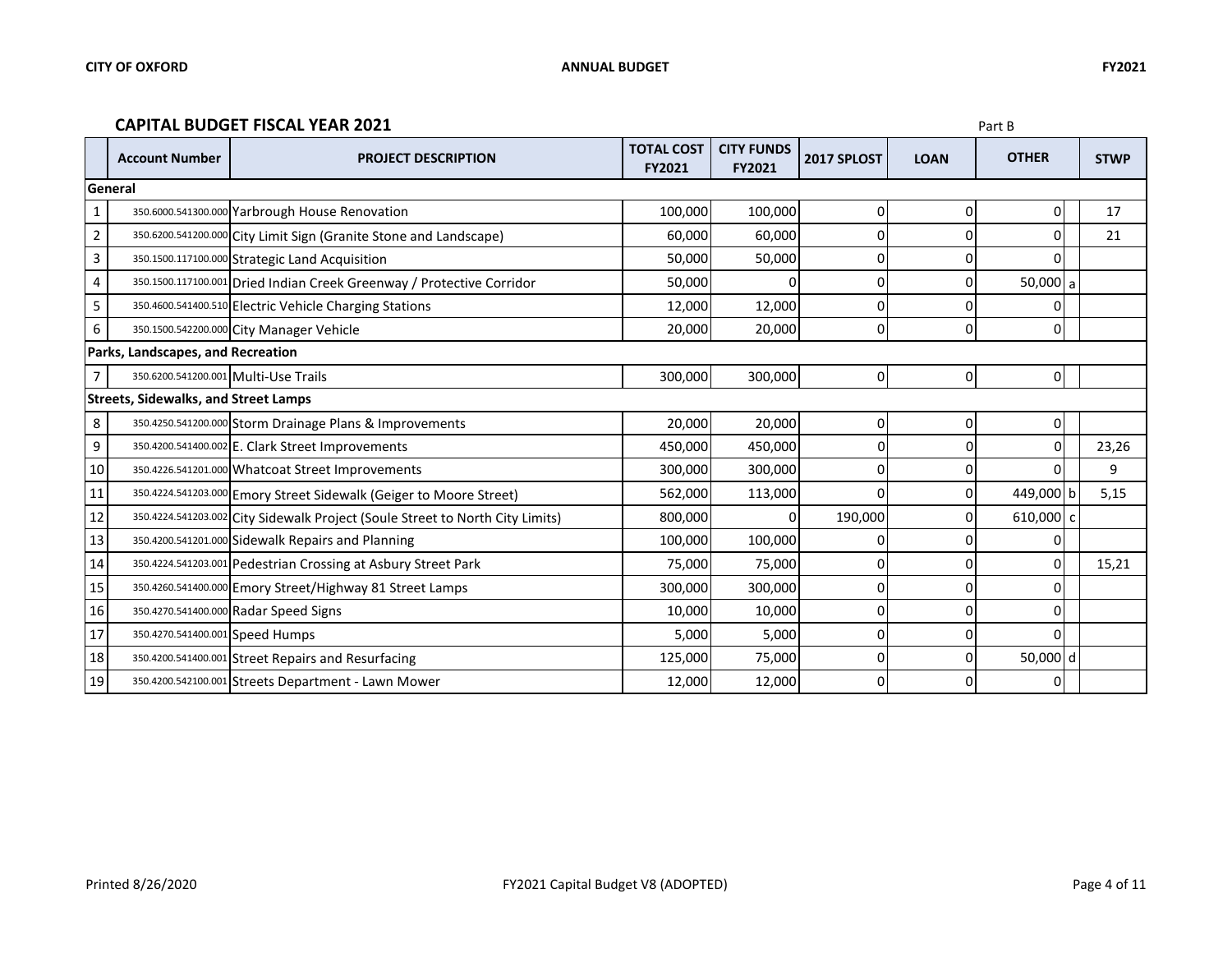#### **CAPITAL BUDGET FISCAL YEAR 2021** Part B

|                            |                                                                       | <u>CALILAL DODOLI TIJCAL TLAN ZVZI</u>             |                                    |                                    |             |             | <b>Γαιι υ</b> |             |  |
|----------------------------|-----------------------------------------------------------------------|----------------------------------------------------|------------------------------------|------------------------------------|-------------|-------------|---------------|-------------|--|
|                            | <b>Account Number</b>                                                 | <b>PROJECT DESCRIPTION</b>                         | <b>TOTAL COST</b><br><b>FY2021</b> | <b>CITY FUNDS</b><br><b>FY2021</b> | 2017 SPLOST | <b>LOAN</b> | <b>OTHER</b>  | <b>STWP</b> |  |
|                            | Downtown Development Authority (DDA)                                  |                                                    |                                    |                                    |             |             |               |             |  |
| 20                         |                                                                       | 350.7550.612000.000 Downtown Development Authority | 30,000                             | 30,000                             |             |             |               | 10,17,23    |  |
| 21                         |                                                                       | 350.7550.521200.000 DDA - Professional Services    | 200,000                            | 200,000                            | Ω           | $\Omega$    |               |             |  |
| <b>Electric Department</b> |                                                                       |                                                    |                                    |                                    |             |             |               |             |  |
| 22                         |                                                                       | 350.4600.541402.510 Electric System Improvements   | 100,000                            | 100,000                            |             | 0           |               |             |  |
|                            | <b>Water and Sewer Department</b>                                     |                                                    |                                    |                                    |             |             |               |             |  |
|                            |                                                                       | Water Line Replacement                             |                                    |                                    |             |             |               |             |  |
| 23                         | 350.4400.541000.505                                                   | Queen Ann, W. Bonnell, Stone Streets               | 192,000                            | 192,000                            |             |             |               |             |  |
| 24                         | 350.4400.541001.505                                                   | Oxford Rd, Keel Street, Perry Circle               | 1,360,000                          | 610,000                            |             | $\Omega$    | 750,000 e     |             |  |
| 25                         |                                                                       | 350.4300.542100.505 Sewer Camera and Locator       | 15,059                             | 15,059                             |             |             |               |             |  |
| 26                         |                                                                       | 350.4400.542101.505 Altitude Valve at Water Tower  | 33,138                             | 33,138                             |             |             |               |             |  |
|                            | <b>TOTALS</b><br>190,000<br>5,281,197<br>3,182,197<br>1,909,000<br>Οl |                                                    |                                    |                                    |             |             |               |             |  |

Footnotes:

We will explore state funding opportunities, such as the Outdoor Recreation Fund,

a with the help from the Northeast Georgia Regional Commission.

b Funds from federal and state grants.

c Funds from federal and state grants.

d Funds from the Local Maintenance Improvement Grant (LMIG).

e Funds from the Community Development Block Grant (CBDG).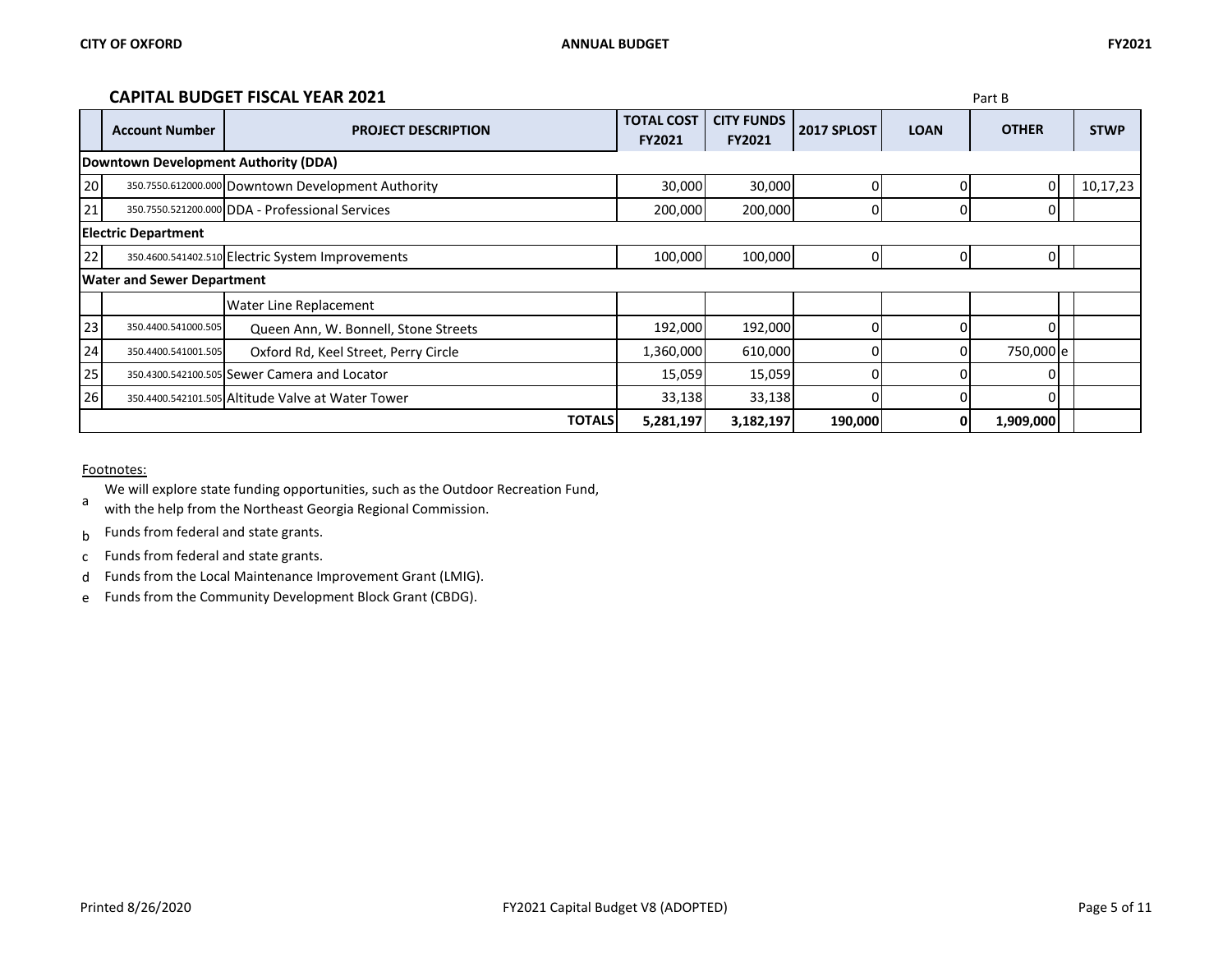## **FY2021 Capital Budget Detail Recommend City Funds Other Funds**

| General                                                                                                                                                                                                                                                                                                                          |         |         |        |
|----------------------------------------------------------------------------------------------------------------------------------------------------------------------------------------------------------------------------------------------------------------------------------------------------------------------------------|---------|---------|--------|
| Yarbrough House and Property Renovation - Renovate the existing building located at 107<br>W. Clark Street. The work will include updating the building's HVAC, water/sewer, and<br>electric systems, exterior, etc. This will also include funds to be used to furnish the building<br>with tables, chairs, etc., as necessary. | 100,000 | 100,000 | 0      |
| City Limit Sign (Granite Stone and Landscape) - Construct a free-standing, monument style<br>2 welcome sign on the lot located at 6153 Emory Street. In addition, the project will include a<br>landscaping plan for the lot.                                                                                                    | 60,000  | 60,000  |        |
| Strategic Land Acquisitions - Acquire land to support comprehensive plan goals and<br>3 objectives, to include land associated with town center development and, possibly, land<br>needed to buffer the city against encroachment.                                                                                               | 50,000  | 50,000  |        |
| Dried Indian Creek Greenway / Protective Corridor - Acquire conversation easements on<br>properties located along Dried Indian Creek to serve as a protective corridor. As an<br>alternative to the conservation easements, the item also includes funds to purchase<br>property along Dried Indian Creek.                       | 50,000  |         | 50,000 |
| 5 Electric Vehicle Charging Stations - Install one (1) dual capacity stations on city property.                                                                                                                                                                                                                                  | 12,000  | 12,000  |        |
| 6 City Manager Vehicle - Replace the existing vehicle.                                                                                                                                                                                                                                                                           | 20,000  | 20,000  |        |
| Parks, Landscapes, and Recreation                                                                                                                                                                                                                                                                                                |         |         |        |
| Multi-Use Trails - We will need to select locations throughout the city to install additional<br>multi-use trails.                                                                                                                                                                                                               | 300,000 | 300,000 |        |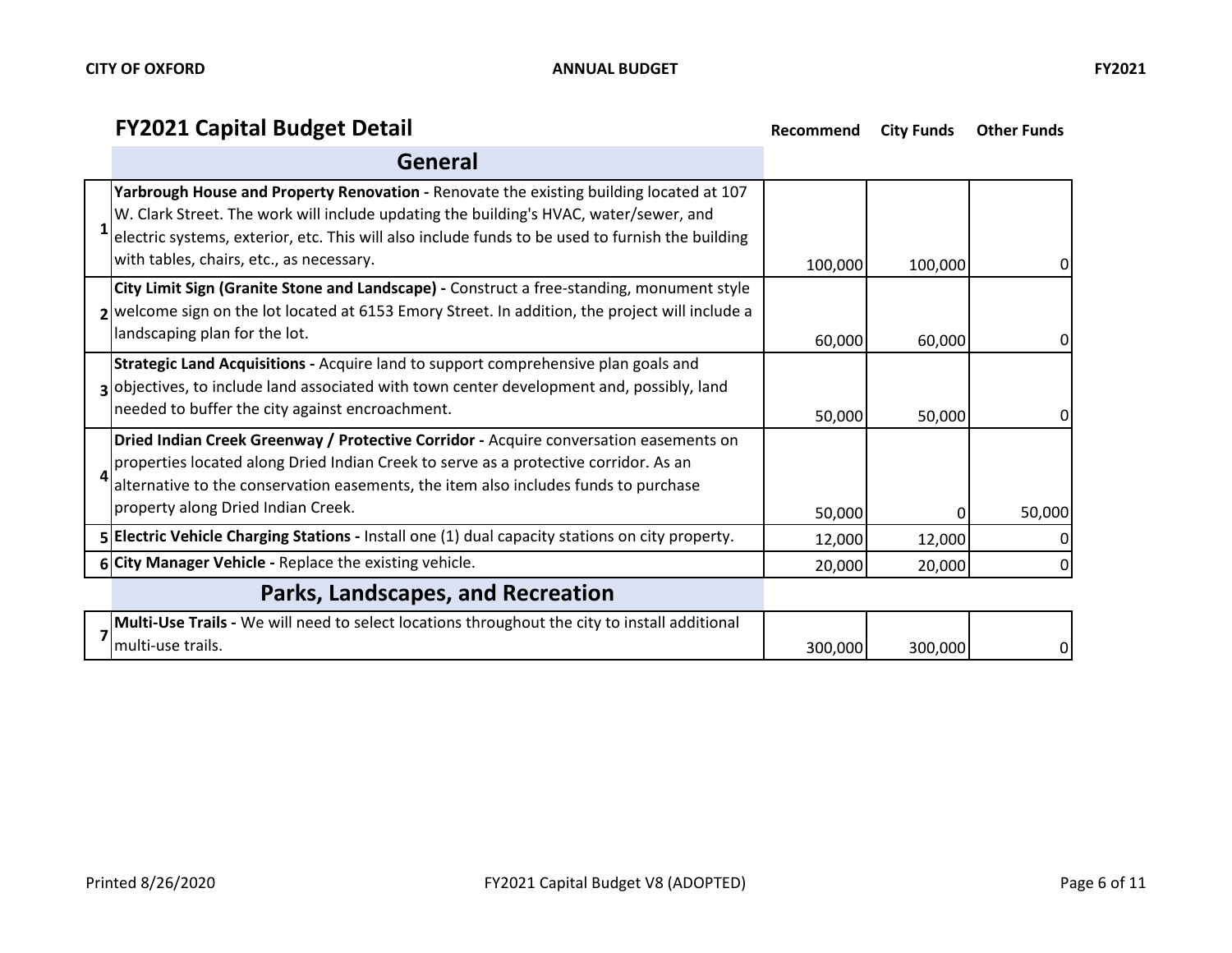## **FY2021 Capital Budget Detail Recommend City Funds Other Funds**

|    | <b>Streets, Sidewalks, and Street Lamps</b>                                                                                                                                                                                                                                                                                                                                     |         |         |         |
|----|---------------------------------------------------------------------------------------------------------------------------------------------------------------------------------------------------------------------------------------------------------------------------------------------------------------------------------------------------------------------------------|---------|---------|---------|
|    | Storm Drainage plans and improvements - For minor improvements to our storm drainage<br>g system and to help us meet the requirements of our state-mandated storm drainage plan.                                                                                                                                                                                                | 20,000  | 20,000  | 0       |
| 9  | East Clark Street Improvements - Complete redevelopment of East Clark Street including<br>water, sewer, electric, street, sidewalk, and drainage. The sewer service was funded with<br>the GEFA loan as part of the Emory Sewer Project. Electric service will be underground and<br>will have pedestrian sized street lamps.                                                   | 450,000 | 450,000 | 0       |
|    | Whatcoat Street Improvements - Make streetscape improvements to Whatcoat Street<br>including constructing a sidewalk on the southside of the street, installing pedestrian lighting<br>10 similar to what is currently found on Pierce Street, creating additional parking on the<br>northwest side of the street and removing the existing concrete circle (the skating rink). | 300,000 | 300,000 | 0       |
|    | Emory Street Sidewalk (Geiger Street to Moore Street) - Extend the sidewalk from I-20<br>$11$ along the west side of Emory Street north to Moore Street. Funded with state and federal<br>funds along with the local share from the city.                                                                                                                                       | 562,000 | 113,000 | 449,000 |
|    | City Sidewalk Improvements (Soule Street to North City Limits) - Extend the sidewalk from<br>12 Soule Street north to the city limits. We will apply for grant funding to complete the project.<br>The grant funding will include a the local share from the city.                                                                                                              | 800,000 | 200,000 | 600,000 |
|    | Sidewalk Repairs and Planning - Make repairs to the existing sidewalk that runs along the<br>13 westside of Emory Street (SR 81) from the city-owned greenspace north to Soule Street.                                                                                                                                                                                          | 100,000 | 100,000 | 0       |
| 14 | Pedestrian Crossing - Install a midblock crossing for pedestrian access to the Asbury Street<br>Park from the west side of Emory Street.                                                                                                                                                                                                                                        | 75,000  | 75,000  | 0       |
| 15 | Emory Street / Highway 81 Street Lamps - Install pedestrian street lights on the westside of<br>Emory Street (SR 81).                                                                                                                                                                                                                                                           | 300,000 | 300,000 | 0       |
|    | 16 Radar Speed Signs - Install radar speed signs along Emory Street/SR 81.                                                                                                                                                                                                                                                                                                      | 10,000  | 10,000  | 0       |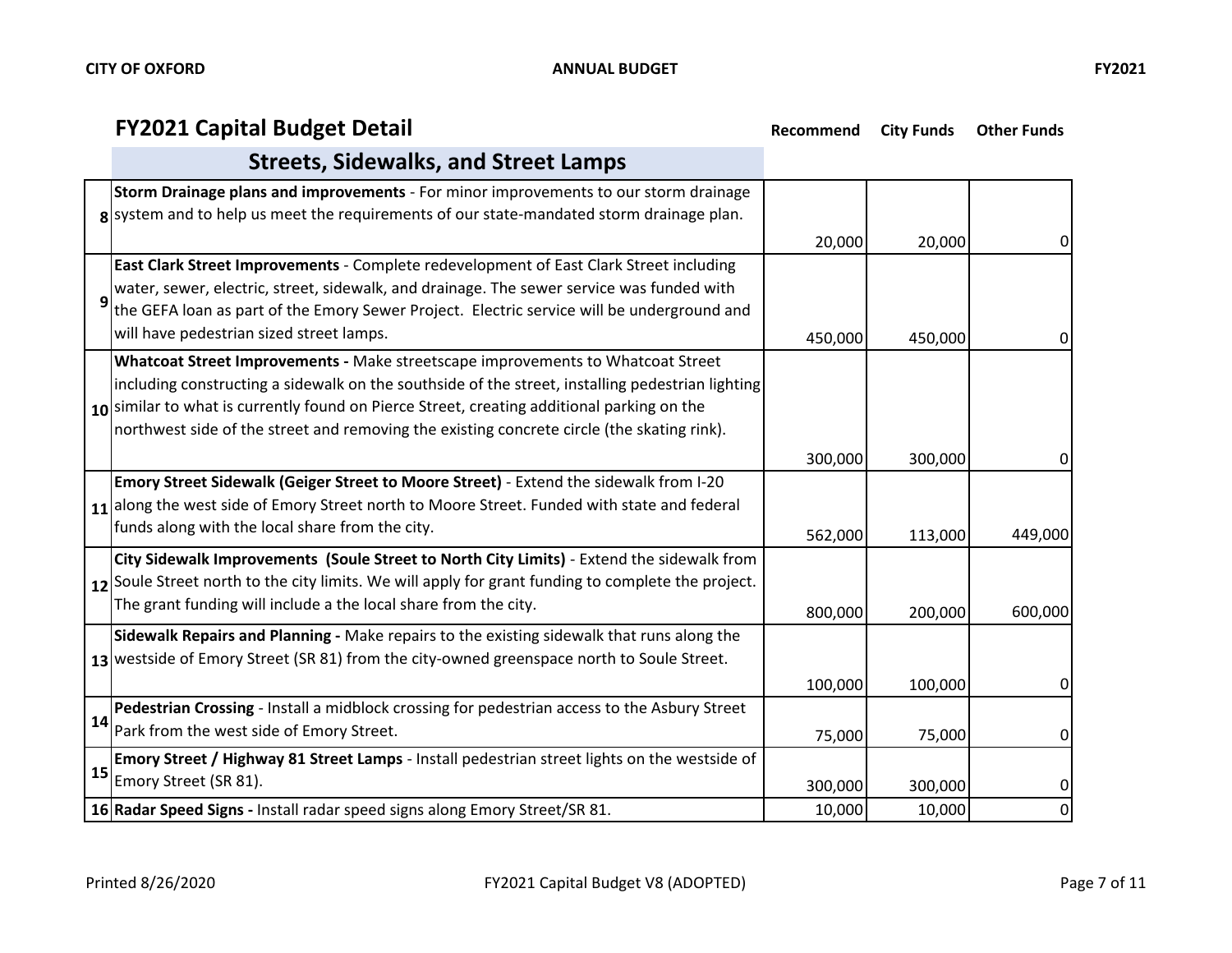|    | <b>FY2021 Capital Budget Detail</b>                                                            | Recommend | <b>City Funds</b> | <b>Other Funds</b> |
|----|------------------------------------------------------------------------------------------------|-----------|-------------------|--------------------|
|    | 17 Speed Humps - Install speed humps on streets identified by the city.                        | 5,000     | 5,000             | 0                  |
|    | Street Repairs and Resurfacing - This project is done annually with some funding from          |           |                   |                    |
|    | GDOT from the LMIG program. It requires a local funds match. We will overmatch in FY2020       |           |                   |                    |
|    | $18$ to help catch up with our resurfacing projects. We will complete both LMIG projects for   |           |                   |                    |
|    | FY2020 and FY2021 in the same year. This will include Stone Street and Longstreet Circle.      |           |                   |                    |
|    |                                                                                                | 125,000   | 75,000            | 50,000             |
|    | Streets Department - Lawnmower(s) - Purchase a 60" rear discharge mower and a 48" side         |           |                   |                    |
|    | discharge mower to maintain the city's rights-of-way and parks. The city will use the mower    |           |                   |                    |
|    | 19 approximately eight (8) hours a day for approximately eight (8) months out of the year. Our |           |                   |                    |
|    | current mowers have roughly 2,000 and 1,800 hours of documented use, respectively.             |           |                   |                    |
|    |                                                                                                | 24,000    | 24,000            | 0                  |
|    | Downtown Development Authority (DDA)                                                           |           |                   |                    |
|    | Downtown Development Authority - Intergovernmental agreement funding for ongoing               |           |                   |                    |
| 20 | support to the city's Downtown Development Authority.                                          | 30,000    | 30,000            | $\overline{0}$     |
| 21 | DDA - Professional Services - Agreement funding the initial design costs for the town center   |           |                   |                    |
|    | development.                                                                                   | 200,000   | 200,000           | $\Omega$           |
|    | <b>Electric Department</b>                                                                     |           |                   |                    |
|    | Electric System Improvements - Each year we select a project to improve and maintain a         |           |                   |                    |
|    | reliable electric system. This year we will replace utility poles, wires, switches, and        |           |                   |                    |
|    | 22 equipment on E. Soule Street, Green Street, E. Bonnell Street, Hillcrest Drive, E. Wade     |           |                   |                    |
|    | Street, the line behind Mainstay Academy, and the line behind 702 Emory Street. We will        |           |                   |                    |
|    | also pay for pole inspections from this account.                                               | 100,000   | 100,000           | $\overline{0}$     |
|    | Public Works Vehicles and Equipment - Replace 2002 F-250 service truck. Replace Ford F-        |           |                   |                    |
| 23 | 800 Derrick Truck (Line Truck) in FY2023.                                                      | 28,000    | 28,000            | $\Omega$           |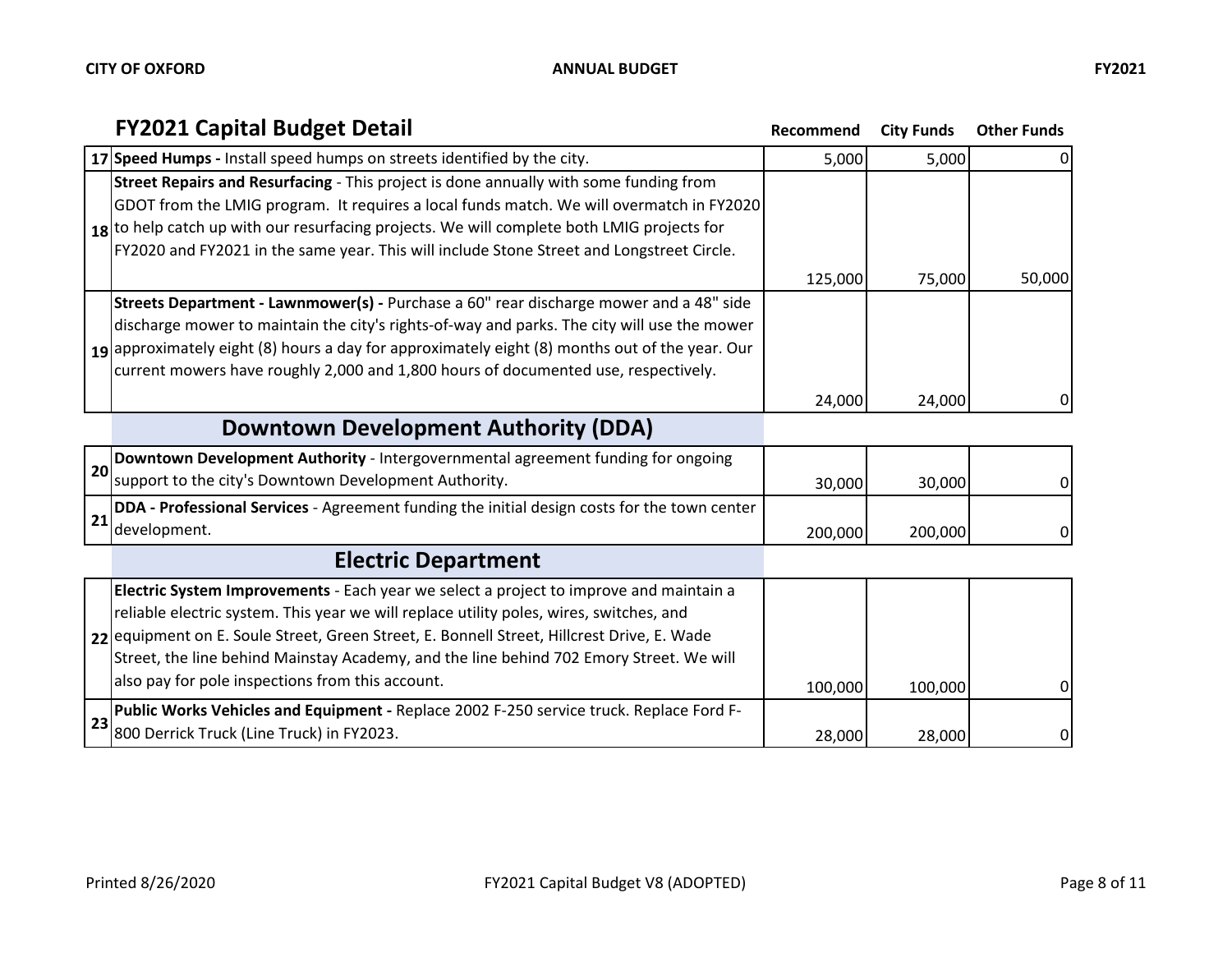## **FY2021 Capital Budget Detail Recommend** City Funds Other Funds

|    | <b>Water and Sewer Department</b>                                                                                                                                                                                                                                                                                                                                                                                       |           |           |           |
|----|-------------------------------------------------------------------------------------------------------------------------------------------------------------------------------------------------------------------------------------------------------------------------------------------------------------------------------------------------------------------------------------------------------------------------|-----------|-----------|-----------|
|    | Water Line Replacement - Replace existing 6" water line on W Bonnell, Queen Ann, and<br>$24$ Stone Streets with 8" water line. This will replace the remaining "transite" water pipe in our                                                                                                                                                                                                                             | 192,000   | 192,000   | 0         |
|    | Replace water main on Oxford Rd Keel Street, Cat Paw Court, Beakhead Court, and Perry<br>Circle - This section of the water system is about 40+ years old. It was installed with a very<br>25 thin, low grade PVC pipe. In the past four years, we have repaired the water main seven<br>times in different places. The city will apply for a Community Development Block Grant to<br>fund the project.                 | 1,360,000 | 610,000   | 750,000   |
| 26 | Sewer Camera and Locator - Purchase a sewer camera and locator to pinpoint blockages in<br>the city's sewer system.                                                                                                                                                                                                                                                                                                     | 15,059    | 15,059    | 0         |
|    | Altitude Valve at Water Tower - The valve has been rebuilt three (3) times in last 38 years.<br>It is worn out and failing. It controls the fillings and emptying of the city's water tank. It is<br>$27$ causing the tank to overflow frequently and waste water from the city's water system. As<br>part of the project, we will install a insertion valve to be able to isolate the altitude valve to<br>be changed. | 33,138    | 33,138    | $\Omega$  |
|    | <b>Police Department</b>                                                                                                                                                                                                                                                                                                                                                                                                |           |           |           |
|    | 28 Police Vehicle - Purchase a police car with equipment (radio, sirens, decals, etc.).                                                                                                                                                                                                                                                                                                                                 | 50,000    | 0         | 50,000    |
|    | <b>TOTALS</b>                                                                                                                                                                                                                                                                                                                                                                                                           | 5,371,197 | 3,422,197 | 1,949,000 |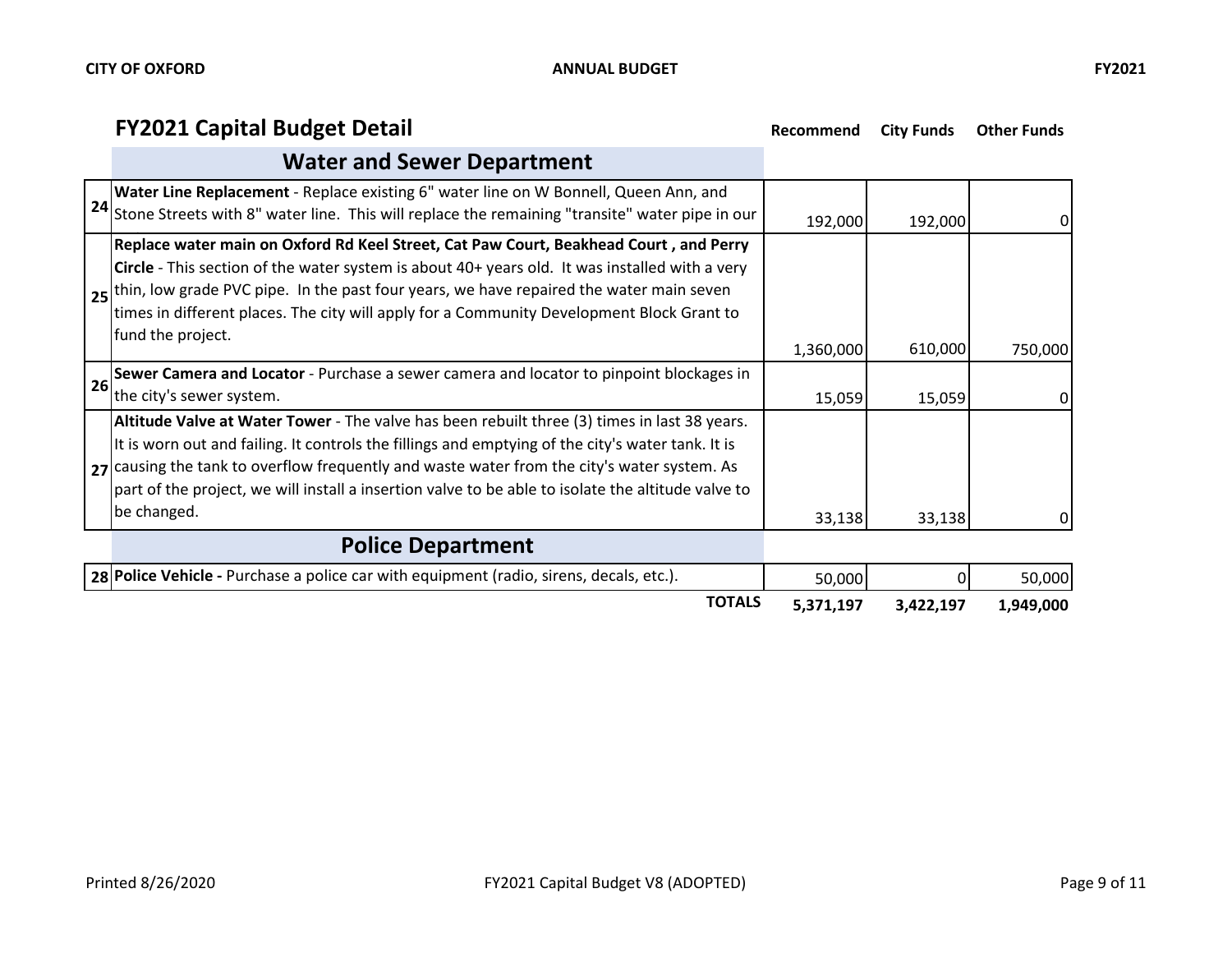| <b>FY2021 Capital Budget Detail</b><br>Recommend   |              | <b>City Funds</b> | <b>Other Funds</b> |
|----------------------------------------------------|--------------|-------------------|--------------------|
| <b>SPLOST Funding Summary</b>                      | <b>Total</b> | <b>YTD</b>        | <b>Balance</b>     |
| 2011 SPLOST - overage - Moore Street Sidewalk      | 15,600       | 15,600            | 01                 |
| 2017 SPLOST                                        |              |                   |                    |
| Water & Sewer - Emory Street Sewer Project         | 500,000      | 500,000           | 0                  |
| Transportation                                     | 500,000      | 308,539           | 191,461            |
| <b>Recreation - Asbury Street Park</b>             | 400,000      | 400,000           | $\Omega$           |
| Public Safety - Radio Upgrades and Future Vehicles | 100,965      |                   | 100,965            |
| 2017 SPLOST Subtotal                               | \$1,500,965  | \$1,208,539       | \$292,426          |

\*\*We plan to spend \$151,020 of the transportation allocation for the 2017 SPLOST on the Moore Street Sidewalk Project per the FY20 Capital Budget. This will leave us \$191,461 to use in FY21 and/or FY22 on transportation-related projects.\*\*